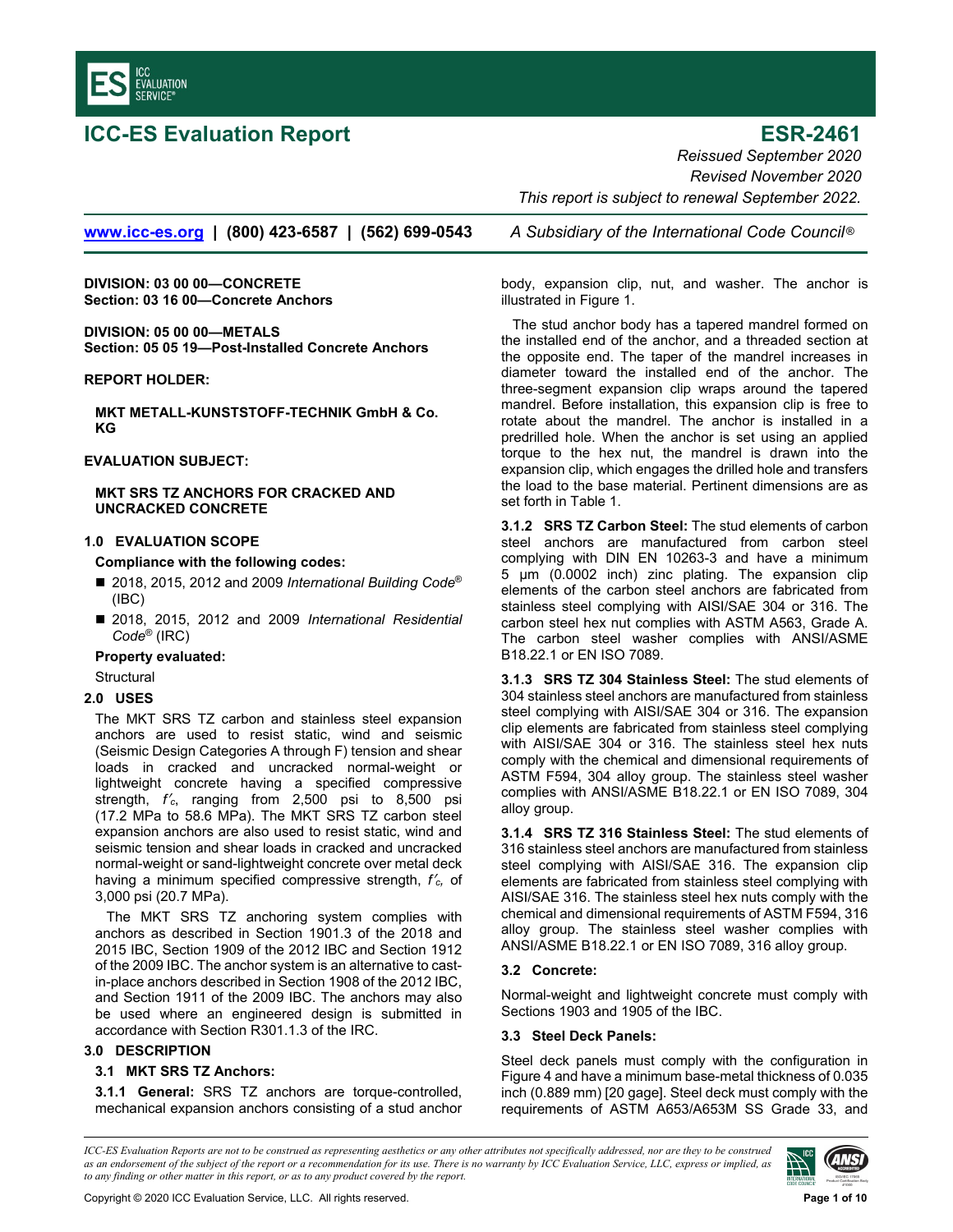have a minimum yield strength of 33 ksi (228 MPa).

#### **4.0 DESIGN AND INSTALLATION**

#### **4.1 Strength Design:**

**4.1.1 General:** Design strength of anchors complying with the 2018 and 2015 IBC as well as Section R301.1.3 of the 2018 and 2015 IRC, must be determined in accordance with ACI 318-14 Chapter 17 and this report.

 Design strength of anchors complying with the 2012 IBC as well as Section R301.1.3 of the 2012 IRC, must be determined in accordance with ACI 318-11 Appendix D and this report.

 Design strength of anchors complying with the 2009 IBC as well as Section R301.1.3 of the 2009 IRC, must be determined in accordance with ACI 318-08 Appendix D and this report.

A design example according to the 2018, 2015 and 2012 IBC is given in Figure 5 of this report. Design parameters are based on the 2018 and 2015 IBC (ACI 318-14) and the 2012 IBC (ACI 318-11) unless noted otherwise in Sections 4.1.1 through 4.1.12 of this report. The strength design of anchors must comply with ACI 318-14 17.3.3 or ACI 318-11 D.4.1, as applicable, except as required in ACI 318-14 17.2.3 or ACI 318-11 D.3.3, as applicable.

Strength reduction factors,  $\phi$ , as given in ACI 318-14 17.3.3 or ACI 318-11 D.4.3, as applicable, must be used for load combinations calculated in accordance with Section 1605.2 of the IBC and Section 5.3 of ACI 318-14 or Section 9.2 of ACI 318-11, as applicable. Strength reduction factors,  $\phi$ , as given in ACI 318-11 D.4.4 must be used for load combinations calculated in accordance with ACI 318-11 Appendix C.

The value of *f*′*c* used in the calculations must be limited to 8,000 psi (55.2 MPa), maximum, in accordance with ACI 318-14 17.2.7 or ACI 318-11 D.3.7.

Design parameters are provided in Tables 3 and 4 of this report. Strength reduction factors,  $\phi$ , corresponding to ductile steel elements may be used.

**4.1.2 Requirements for Static Steel Strength in Tension:** The nominal steel strength in tension, *Nsa*, in accordance with ACI 318-14 17.4.1.2 or ACI 318-11 D.5.1.2, is given in Table 3 of this report. Strength reduction factors,  $\phi_{\text{sa}}$ , corresponding to ductile steel elements as described in Table 3 must be used.

**4.1.3 Requirements for Static Concrete Breakout Strength in Tension:** The nominal concrete breakout strength of a single anchor or group of anchors in tension, *Ncb* and *Ncbg*, respectively, must be calculated according to ACI 318-14 17.4.2 or ACI 318-11 D.5.2., as applicable, modified as described in this section. The basic concrete breakout strength in tension,  $N_b$ , must be calculated according to ACI 318-14 17.4.2.2 or ACI 318-11 D.5.2.2, as applicable, using the values of *hef* and *kcr* as given in Table 3. The value of *f*′*c* used in the calculations must be limited to a maximum of 8,000 psi (55.2 MPa), in accordance with ACI 318-14 17.2.7 or ACI 318-11 D.3.7, as applicable. The nominal concrete breakout strength in tension in regions where analysis indicates no cracking at service loads in accordance with ACI 318-14 17.4.2.6 or ACI 318-11 D.5.2.6, as applicable, must be calculated with *ψc,N* = 1.0 and *kuncr* as given in Table 3.

For SRS TZ carbon steel anchors installed in the soffit of sand-lightweight or normal-weight concrete over profile steel deck floor and roof assemblies, as shown in Figure 4, determination of the concrete breakout strength in **4.1.4 Requirements for Static Pullout Strength in Tension:** The nominal pullout strength of a single anchor in tension in accordance with ACI 318-14 17.4.3 or ACI 318- 11 D.5.3, as applicable, in cracked and uncracked concrete*, Np,cr* and *Np,uncr*, respectively, is given in Table 3 of this report. For all design cases, *ψc,P* = 1.0.

The nominal pullout strength in cracked concrete may be adjusted by calculations according to Eq-1:

$$
N_{p,fr_c} = N_{p,cr} \left(\frac{fr_c}{2,500}\right)^{0.5}
$$
 (lb, psi) (Eq.-1)  
\n
$$
N_{p,fr_c} = N_{p,cr} \left(\frac{fr_c}{17.2}\right)^{0.5}
$$
 (N, MPa)

where *f*′*c* is the specified concrete compressive strength.

In regions of a concrete member where analysis indicates no cracking in accordance with ACI 318-14 17.4.3.6 or ACI 318-11 D.5.3.6, as applicable, the nominal pullout strength in tension can be adjusted by calculations according to Eq-2.

$$
N_{p,fr_c} = N_{p,uncr} \left(\frac{fr_c}{2,500}\right)^{0.5}
$$
 (lb, psi) (Eq.-2)  
\n
$$
N_{p,fr_c} = N_{p,uncr} \left(\frac{fr_c}{17.2}\right)^{0.5}
$$
 (N, MPa)

Where values for nominal pullout strengths, *Np,cr* or *Np,uncr*, are not provided for the  $\frac{5}{8}$ -inch-diameter (15.9 mm) anchors in Table 3, the pullout strength does not need to be considered.

The pullout strength in cracked concrete of the carbon steel anchors installed in the soffit of sand-lightweight or normal-weight concrete over profile steel deck floor and roof assemblies, as shown in Figure 4, is provided in Table 5. The nominal pullout strength in cracked concrete must be calculated according to Eq-1, whereby the value *Np,deck,cr* must be substituted for *Np,cr* and the value of 3,000 psi (20.7 MPa) must be substituted for the value of 2,500 psi (17.2 MPa) in the denominator. In regions of a concrete member where analysis indicates no cracking in accordance with ACI 318-14 17.4.3.6 or ACI 318-11 D.5.3.6, as applicable, the nominal pullout strength in uncracked concrete must be calculated according to Eq-2, whereby the value of *Np,deck,uncr* must be substituted for *Np,uncr* and the value of 3,000 psi (20.7 MPa) must be substituted for the value of 2,500 psi (17.2 MPa) in the denominator. The use of SRS TZ stainless steel anchors installed in the soffit of concrete on steel deck assemblies is beyond the scope of this report. For all design cases  $Ψ<sub>c,p</sub> = 1.0.$ 

**4.1.5 Requirements for Static Steel Strength in Shear:** The nominal steel strength in shear, *Vsa*, in accordance with ACI 318-14 17.5.1.2 or ACI 318-11 D.6.1.2, as applicable, is given in Table 4 of this report and must be used in lieu of the values derived by calculations from ACI 318-14 Eq. 17.5.1.2b or ACI 318-11, Eq. D-29, as applicable. Strength reduction factors,  $\phi_{sa}$ , corresponding to ductile steel elements as described in Table 4 must be used.

The shear strength, *Vsa,deck*, of anchors installed in the soffit of sand-lightweight or normal-weight concrete over profile steel deck floor and roof assemblies, as shown in Figure 4, is given in Table 5.

**4.1.6 Requirements for Static Concrete Breakout Strength of Anchor in Shear:** The nominal concrete breakout strength of an anchor or group of anchors in shear, *Vcb* and *Vcbg*, respectively, must be calculated in accordance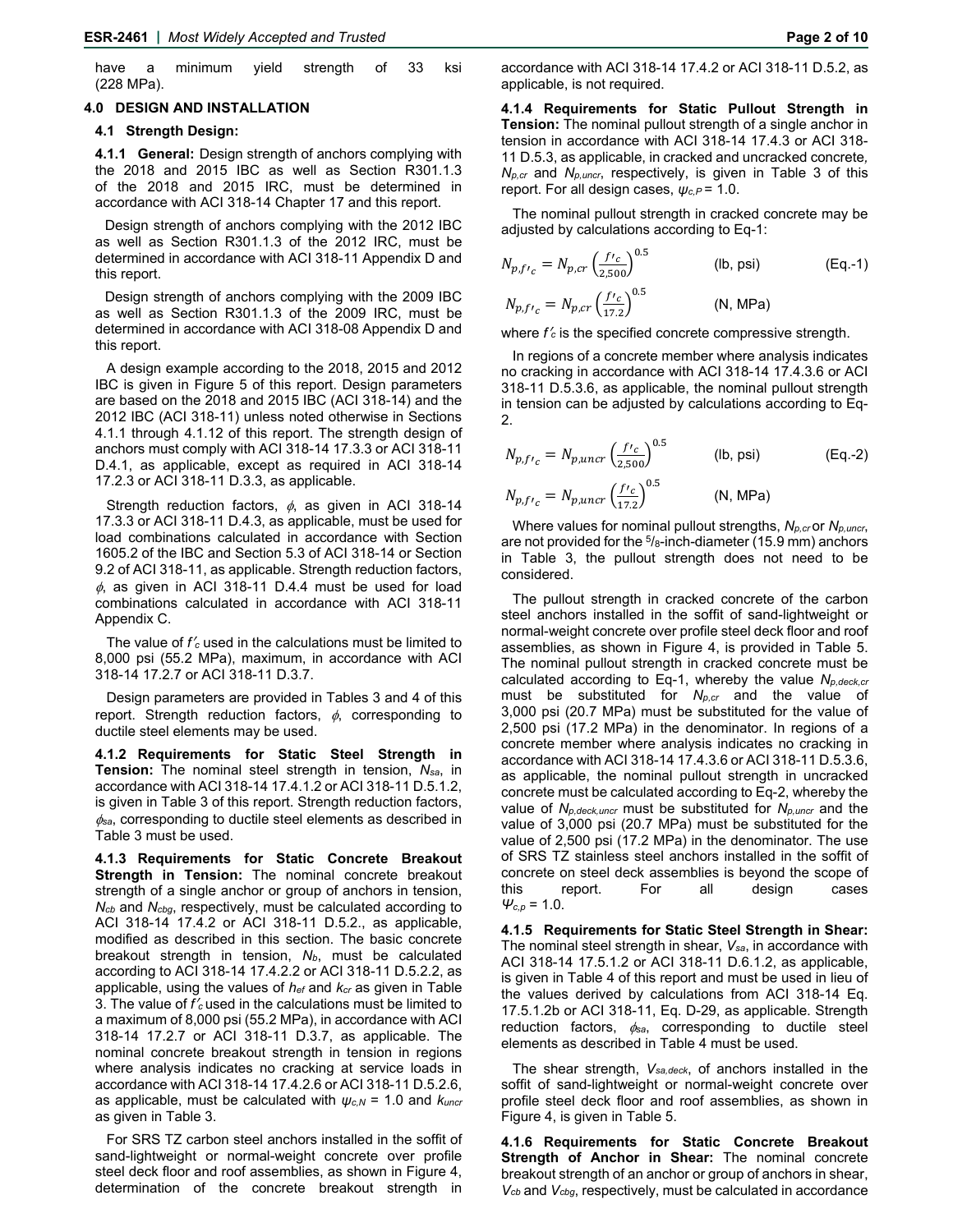with ACI 318-14 17.5.2 or ACI 318-11 D.6.2, as applicable, modified as described in this section. The basic concrete breakout strength in shear, V<sub>b</sub>, must be calculated in accordance with ACI 318-14 17.5.2.2 or ACI 318-11 D.6.2.2, as applicable, using the values of *le* and *da* described in Table 4 of this report. The value of *f*′*<sup>c</sup>* used for calculation purposes must not exceed 8,000 psi (55.2 MPa) in accordance with ACI 318-14 17.2.7 or ACI 318-11 D.3.7.

For anchors installed in the soffit of sand-lightweight or normal-weight concrete over profile steel deck floor and roof assemblies, as shown in Figure 4, calculation of the concrete breakout strength in accordance with ACI 318-14 17.5.2 or ACI 318-11 D.6.2 is not required.

**4.1.7 Requirements for Static Concrete Pryout Strength of Anchor in Shear:** Static nominal concrete pryout shear strengths of an anchor or group of anchors, *Vcp*  and *Vcpg*, respectively, must be calculated in accordance with ACI 318-14 17.5.3 or ACI 318-11 D.6.3, as applicable, modified by using the value of *kcp* described in Table 4 of this report and the value of *Ncb* or *Ncbg* as calculated in accordance with Section 4.1.3 of this report.

For anchors installed in the soffit of sand-lightweight or normal-weight concrete over profile steel deck floor and roof assemblies, as shown in Figure 4, calculation of the concrete pryout strength in accordance with ACI 318-14 17.5.3 or ACI 318-11 D.6.3 is not required.

**4.1.8 Requirements for Seismic Design:** For load combinations including seismic, the design must be performed in accordance with ACI 318-14 17.2.3 or ACI 318-11 D.3.3, as applicable and as modified by Section 1905.1.8 of the 2018 and 2015 IBC. For the 2012 IBC, Section 1905.1.9 shall be omitted. Modifications to ACI 318- 08 D.3.3 shall be applied under Section 1908.1.9 of the 2009 IBC.

The anchors comply with ACI 318-14 2.3 or ACI 318-11 D.1, as applicable, as ductile steel elements and must be designed in accordance with ACI 318-14 17.2.3.4, 17.2.3.5, 17.2.3.6 or 17.2.3.7; ACI 318-11 D.3.3.4, D.3.3.5, D.3.3.6 or D.3.3.7; ACI 318-08 D.3.3.4, D.3.3.5 and D.3.3.6 or ACI 318-05 D.3.3.4 or D.3.3.5, as applicable.

**4.1.8.1 Seismic Tension:** The nominal steel strength and the nominal concrete breakout strength for anchors in tension must be calculated in accordance with ACI 318-14 17.4.1 and 17.4.2 or ACI 318 D.5.1 and D.5.2, respectively, as applicable, as described in Sections 4.1.2 and 4.1.3 of this report and taking into account the corresponding values given in Tables 1, 3, 4 and 5.

In accordance with ACI 318-14 17.4.3.2 or ACI 318-11 D.5.3.2, as applicable, the appropriate value for nominal pullout strength in tension for seismic loads, *Np,eq* or *Np,deck,cr*, described in Tables 3 and 5, must be used in lieu of *Npn*. The values of *Np,eq* can be adjusted by calculations according to Eq-3:

$$
N_{p,eq,fr_c} = N_{p,eq} \left(\frac{f c}{2,500}\right)^{0.5}
$$
 (lb, psi) (Eq.-3)  
\n
$$
N_{p,eq,fr_c} = N_{p,eq} \left(\frac{f c}{17.2}\right)^{0.5}
$$
 (N, MPa)

In addition, for anchors installed in the soffit of sandlightweight or normal-weight concrete over profile steel deck floor and roof assemblies, the nominal pullout strength in tension for seismic loads must be calculated according to Eq-3, whereby the value *Np,deck,cr* must be substituted for *Np,eq* and the value of 3,000 psi (20.7 MPa) must be substituted for the value of 2,500 psi (17.2 MPa) in the denominator.

A value for nominal pullout strengths, *Np,eq*, is not provided for the  $5/8$ -inch-diameter (15.9 mm) anchors in Table 3, hence the pullout strength in tension for seismic loads does not need to be considered.

**4.1.8.2 Seismic Shear:** The nominal concrete breakout strength and pryout strength for anchors in shear must be calculated in accordance with ACI 318-14 17.5.2 and 17.5.3 or ACI 318-11 D.6.2 and D.6.3, respectively, as as applicable, as described in Sections 4.1.6 and 4.1.7 of this report. In accordance with ACI 318-14 17.5.1.2 or ACI 318- 11 D.6.1.2, as applicable, the appropriate value for nominal steel strength in shear for seismic loads, *Vsa,eq* or *Vsa,deck,eq*, described in Tables 4 and 5, must be used in lieu of *Vsa*.

**4.1.9 Interaction of Tensile and Shear Forces:** The interaction of tensile and shear forces must be calculated in accordance with ACI 318-14 17.6 or ACI 318-11 Section D.7.

**4.1.10 Requirements for Critical Edge Distance:** In applications where *c<cac* and supplemental reinforcement to control splitting of the concrete is not present, the concrete breakout strength in tension for uncracked concrete, calculated according to ACI 318-14 17.4.2 or ACI 318-11 D.5.2, as applicable, must be further multiplied by the factor of  $\Psi_{cp,N}$  given by the following equation:

$$
\psi_{cp,N} = \frac{c}{c_{ac}} \tag{Eq.4}
$$

whereby the factor  $\Psi_{cp,N}$  need not be taken as less than *1.5hef .* For all other cases *Ψcp,N=*1.0*.* In lieu of ACI 318-14 *cac* 17.7.6 or ACI 318-11 D.8.6, the critical edge distance, *cac*, required to develop the basic concrete breakout strength of a post-installed anchor in uncracked concrete without supplementary reinforcement, given in Table 3, must be used.

**4.1.11 Requirements for Minimum Member Thickness, Minimum Anchor Spacing, and Minimum Edge Distance:** In lieu of ACI 318-14 17.7.1 and 17.7.3 or ACI 318-11 D.8.1 and D.8.3, respectively, as applicable, values of *cmin* and *smin* as given in Table 1 of this report must be used. In lieu of ACI 318-14 17.7.5 or ACI 318 D.8.5, as applicable, minimum member thicknesses, *hmin*, as given in Table 1 of this report must be used. Additional combinations for minimum edge distance, *cmin* and spacing, *smin* may be derived by linear interpolation between the given boundary values. The interpolation is shown in Figure 3. For anchors installed through the soffit of steel deck assemblies, the minimum anchor spacing along the flute must be the greater of 3.0*hef* or 1.5 times the flute width in accordance with Figure 4.

**4.1.12 Lightweight Concrete:** For the use of anchors in lightweight concrete, the modification factor  $\lambda_a$  equal to 0.8 $\lambda$ is applied to all values of  $\sqrt{f'_c}$  affecting  $N_n$  and  $V_n$ .

For ACI 318-14 (2018 or 2015 IBC), ACI 318-11 (2012 IBC) and ACI 318-08 (2009 IBC), λ shall be determined in accordance with the corresponding version of ACI 318.

For anchors installed in the soffit of sand-lightweight concrete-filled steel deck and floor and roof assemblies, further reduction of the pullout values provided in this report is not required.

#### **4.2 Allowable Stress Design (ASD):**

**4.2.1 General:** Design strengths for use with allowable stress design (ASD) load combinations calculated in accordance with Section 1605.3 of the IBC must be established using the following relationships: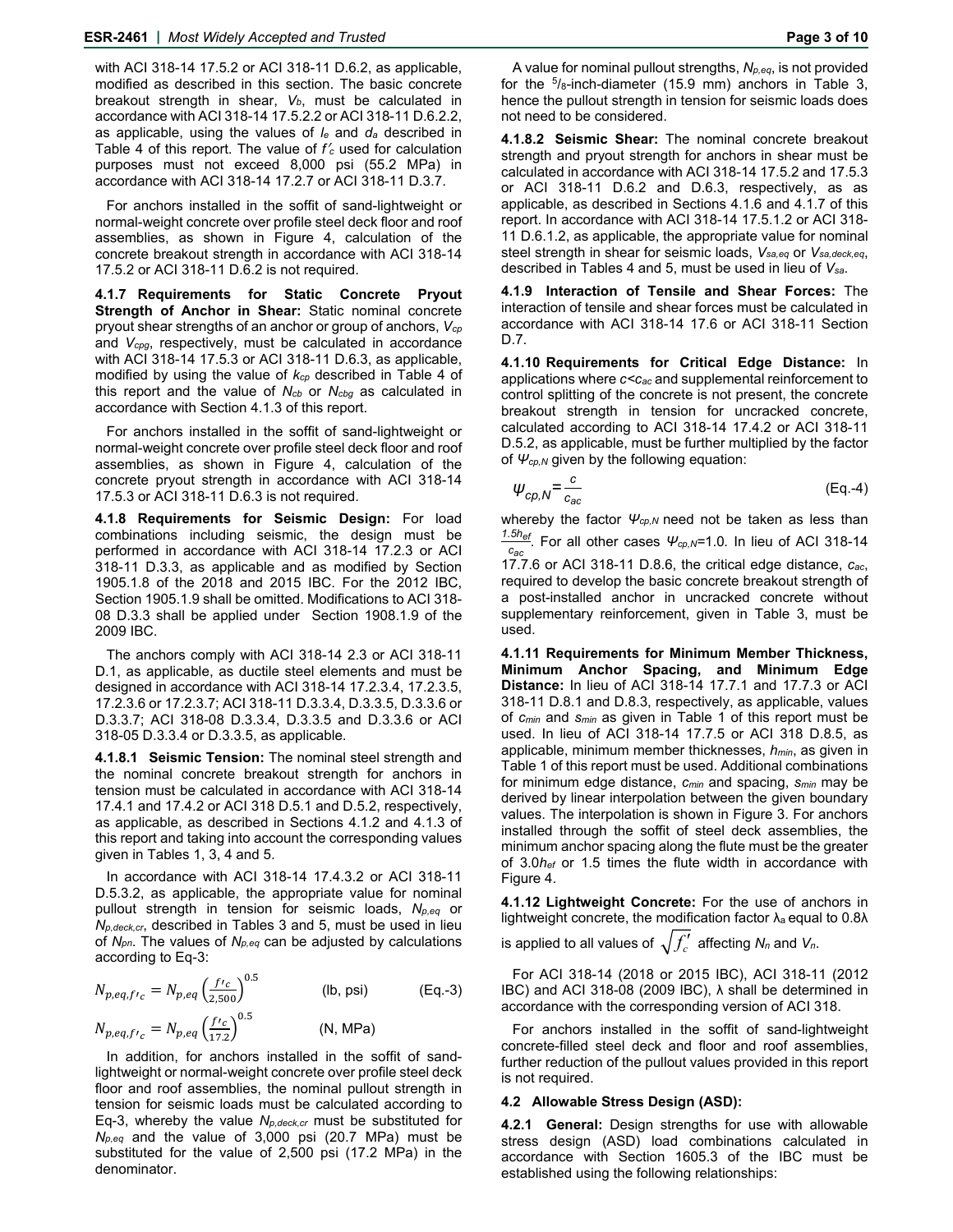$$
T_{\text{allowable, }ASD} = \frac{\phi N_n}{\alpha} \tag{Eq.-5}
$$

and

$$
V_{allowable, \,ASD} = \frac{\phi V_n}{\alpha} \tag{Eq.-6}
$$

where:

*Tallowable, ASD* = Allowable tension load (lbf or N).

*Vallowable,ASD* = Allowable shear load (lbf or N).

- $\phi N_n$  = The lowest design strength of an anchor or anchor group in tension as determined in accordance with ACI 318-14 Chapter 17 and 2018 and 2015 IBC Section 1905.1.8, ACI 318-11 Appendix D, ACI 318-08 Appendix D and 2009 IBC Section 1908.1.9 and Section 4.1 of this report as applicable (lbf or N). For the 2012 IBC, Section 1905.1.9 shall be omitted.
- $\phi V_n$  = The lowest design strength of an anchor or anchor group in shear as determined in accordance with ACI 318-14 Chapter 17 and 2018 and 2015 IBC Section 1905.1.8, ACI 318-11 Appendix D, ACI 318-08 Appendix D and 2009 IBC Section 1908.1.9 and Section 4.1 of this report as applicable (lbf or N). For the 2012 IBC, Section 1905.1.9 shall be omitted.
- $\alpha$  = A conversion factor calculated as a weighted average of the load factors for the controlling load combination. In addition,  $\alpha$  must include all applicable factors to account for non-ductile failure modes and required over-strength.

The requirements for member thickness, edge distance and spacing, as described in this report, must apply. Table 6 shows an example of calculated ASD values for each anchor diameter and embedment.

**4.2.2 Interaction of Tensile and Shear Forces:** Interaction of tensile and shear loads must be calculated in accordance and consistent with ACI 318-14 17.6 or ACI 318 (-11 and -08) D.7 as follows:

If  $T_{\text{applied}} \leq 0.2 T_{\text{allowable,ASD}}$ , then the full allowable strength in shear, *Vallowable,ASD*, shall be permitted.

If  $V_{\text{applied}} \leq 0.2V_{\text{allowable,ASD}}$ , then the full allowable strength in tension, *Tallowable,ASD*, shall be permitted.

For all other cases: *Tapplied Tallowable,ASD + Vapplied Vallowable,ASD ≤1.2* (Eq.-7)

## **4.3 Installation:**

Installation parameters are provided in Table 1, Figure 2 and Figure 4. Anchor locations must comply with this report and the plans and specifications approved by the code official. MKT SRS TZ anchors must be installed in accordance with manufacturer's published instructions and this report. Embedment, spacing, edge distance, and concrete thickness must comply with Table 3, 4 or 5, as applicable. Holes must be predrilled in concrete with a compressive strength from 2,500 to 8,500 psi (17.2 MPa to 58.6 MPa), using carbide-tipped masonry drill bits manufactured within the range of the maximum and minimum drill tip dimensions of ANSI B212.15-1994. The nominal diameter of the carbide-tipped drill bit must equal the nominal anchor diameter. Holes must be created by drilling to the required hole depth, *ho*, as described in Table 1. The holes must be cleaned with a hand pump, blow-out bulb, or compressed air to remove loose debris. The nut and washer must be assembled on the end of the anchor, leaving the nut slightly below the end of the anchor. The anchors are then driven with a hammer through the fixture

to the required embedment depth in concrete. The nut and washer must be tightened against the base material or material to be fastened until the required installation torque value, *Tinst*, as specified in Table 1 is achieved.

For installation in the soffit of normal-weight or sandlightweight concrete over profile steel deck floor and roof assemblies, the diameter of the hole in the steel deck must not exceed the diameter of the hole in the concrete by more than  $\frac{1}{8}$  inch (3.2 mm). Installation torque values for anchors installed in the soffit of sand-lightweight or normal-weight concrete over profile metal deck floor and roof assemblies, must comply with values in Table 5.

#### **4.4 Special Inspection:**

Periodic special inspection is required in accordance with Section 1705.1.1 and Table 1705.3 of the 2018, 2015 or 2012 IBC, or Section 1704.15 and Table 1704.4 of the 2009 IBC, as applicable. The special inspector must make periodic inspections during anchor installation to verify anchor type, anchor dimensions, concrete type, concrete compressive strength, hole dimensions, anchor spacing, edge distances, concrete member thickness, anchor embedment, tightening torque, and adherence to the manufacturer's published installation instructions. The special inspector must be present as often as required in accordance with the "statement of special inspection".

Under the IBC, additional requirements as set forth in Sections 1705, 1706 and 1707 must be observed, where applicable.

#### **5.0 CONDITIONS OF USE**

The MKT SRS TZ Steel Anchors described in this report comply with, or are suitable alternatives to what is specified in, those codes listed in Section 1.0 of this report, subject to the following conditions:

- **5.1** Anchor sizes, dimensions, and installation parameters are as set forth in this report.
- **5.2** The anchors must be installed in accordance with the manufacturer's published instructions and this report. In case of conflicts, this report governs.
- **5.3** The anchors must be installed in cracked and uncracked, normal-weight or lightweight concrete having a specified compressive strength, *f*′*c*, of 2,500 psi to 8,500 psi (17.2 MPa to 58.6 MPa); and in cracked and uncracked sand-lightweight or normal-weight concrete over profile metal deck having a minimum specified compressive strength, *f*′*c*, of 3,000 psi (20.7 MPa). The use of SRS TZ stainless steel anchors installed in the soffit of concrete on steel deck assemblies is beyond the scope of this report.
- **5.4** The values of *f*′*c* used for calculation purposes must not exceed 8,000 psi (55.2 MPa).
- **5.5** Strength design values must be established in accordance with Section 4.1 of this report.
- **5.6** Allowable stress design values must be established in accordance with Section 4.2 of this report.
- **5.7** Anchor spacing, edge distance, and minimum member thickness must comply with Tables 1 and 3 and Figures 2, 3 and 4 of this report.
- **5.8** Prior to installation, calculations and details demonstrating compliance with this report must be submitted to the code official for approval. The calculations and details must be prepared by a registered design professional where required by the statutes of the jurisdiction in which the project is to be constructed.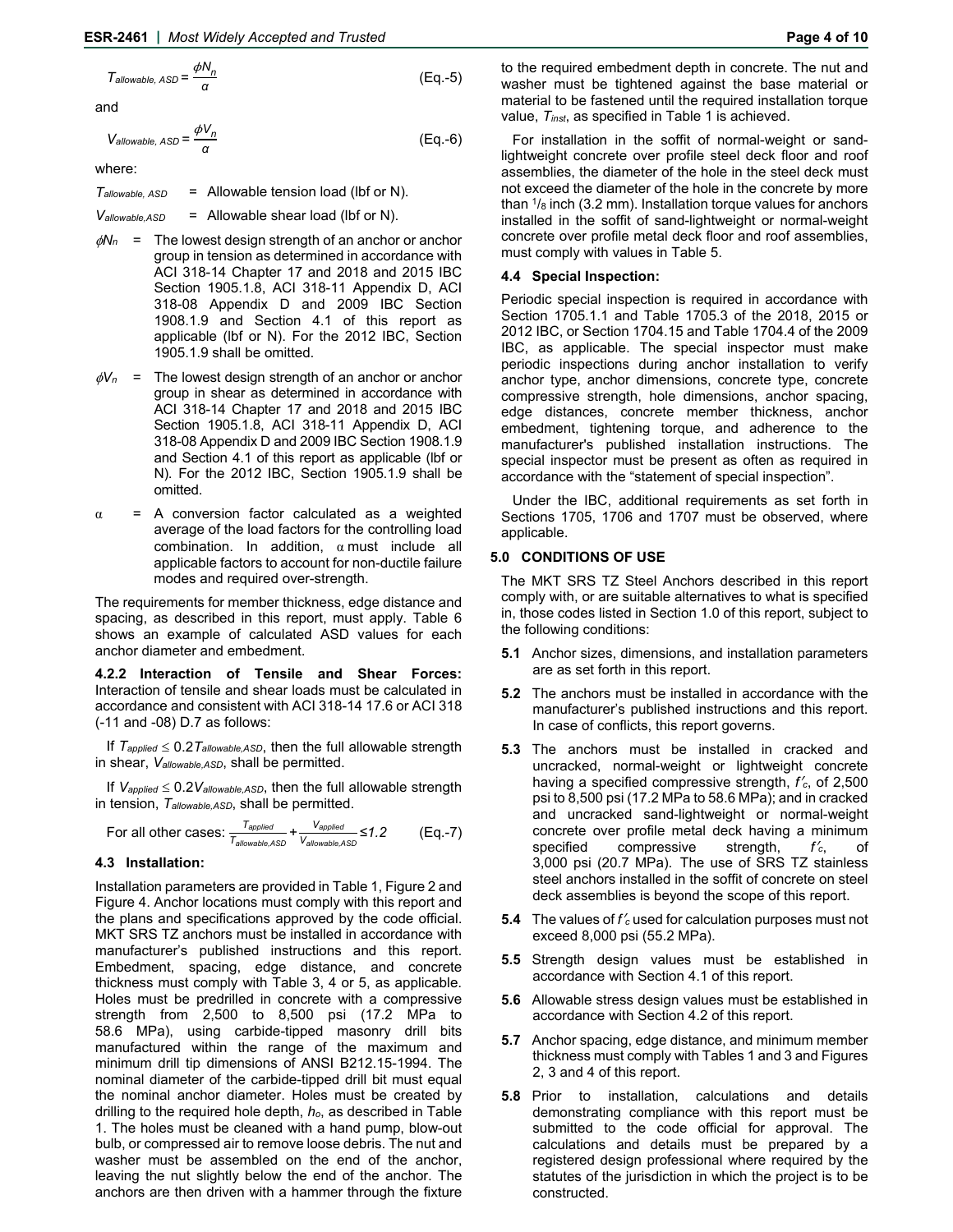- **5.9** Since an ICC-ES acceptance criteria for evaluating data to determine the performance of expansion anchors subjected to fatigue or shock loading is unavailable at this time, the use of these anchors under such conditions is beyond the scope of this report.
- **5.10** Anchors may be installed in regions of concrete where cracking has occurred or where analysis indicates cracking may occur  $(f_t > f_r)$ , subject to the conditions of this report.
- **5.11** Anchors may be used to resist short-term loading due to wind or seismic forces in locations designated as Seismic Design Categories A through F under the IBC subject to the conditions of this report.
- **5.12** Where not otherwise prohibited in the applicable code, MKT SRS TZ anchors are permitted for use with fireresistance-rated construction provided that at least one of the following conditions is fulfilled:
	- Anchors are used to resist wind or seismic forces only.
	- Anchors that support a fire-resistance-rated envelope or a fire-resistance-rated membrane are protected by approved fire-resistance-rated materials, or have been evaluated for resistance to fire exposure in accordance with recognized standards.
	- **Anchors** are used to support nonstructural elements.
- **5.13** Use of zinc-coated carbon-steel anchors is limited to dry, interior locations.
- **5.14** Special inspections must be provided in accordance with Section 4.4 of this report.
- **5.15** Anchors are manufactured in Weilerbach, Germany, under an approved quality-control program with inspections by ICC-ES.

### **6.0 EVIDENCE SUBMITTED**

Data complying with the ICC-ES Acceptance Criteria for Mechanical Anchors in Concrete and Masonry Elements (AC193), dated October 2017 (Editorially revised April 2018), for use in cracked and uncracked concrete and quality control documentation.

## **7.0 IDENTIFICATION**

- **7.1** Anchors are identified by packaging labeled with the anchor name and size, the manufacturer's name (MKT) and contact information, the evaluation report number (ESR-2461). The MKT SRS TZ anchors have the letters SRS-TZ embossed on the threaded end of the stud anchor body. Length identification is required to be visible after installation (see Table 2).
- **7.2** The report holder's contact information is the following: **MKT METALL-KUNSTSTOFF-TECHNIK GmbH & Co. KG AUF DEM IMMEL 2 WEILERBACH, 67685 GERMANY**

**+49 6374 9116-0 www.mkt.de info@mkt.de** 

| <b>SETTING INFORMATION</b>                                | <b>SYMBOL</b>     | <b>UNITS</b> | <b>NOMINAL ANCHOR DIAMETER</b> |                    |  |  |
|-----------------------------------------------------------|-------------------|--------------|--------------------------------|--------------------|--|--|
|                                                           |                   |              | $\frac{1}{2}$ inch             | $\frac{5}{8}$ inch |  |  |
| Nominal Diameter                                          | da                | in.          | $^{1/2}$                       | $^{5}/_{8}$        |  |  |
| <b>IDrill Bit Diameter</b>                                | $d_{bit}$         | in.          | $^{1/2}$                       | $^{5}/_8$          |  |  |
| Minimum hole depth                                        | $h_0$             | in.          | $3^{1}/_{4}$                   | $4^{1}/_{8}$       |  |  |
| Minimum Baseplate Clearance<br>Hole Diameter <sup>2</sup> | $d_c$             | in.          | $^{9}/_{16}$                   | 11/16              |  |  |
| Installation Torque (Carbon Steel)                        | $T_{inst}$        | ft-Ibf       | 35                             | 65                 |  |  |
| Installation Torque (304 Stainless Steel)                 | $T_{inst}$        | ft-Ibf       | 60                             | 110                |  |  |
| Installation Torque (316 Stainless Steel)                 | $T_{inst}$        | ft-Ibf       | 60                             | 96                 |  |  |
| Nominal Embedment depth                                   | $h_{nom}$         | in.          | $2^{7}/_{8}$                   | $3^{3}/_{4}$       |  |  |
| <b>Effective Embedment Depth</b>                          | $h_{\mathrm{e}f}$ | in.          | $2^{1/2}$                      | $3^{1}/_{4}$       |  |  |
| Minimum Edge Distance                                     | $C_{min1}$        | in.          | 5                              | 6                  |  |  |
| Minimum Spacing <sup>3</sup>                              | $S_{min1}$        | in.          | $2^{1/2}$                      | 3                  |  |  |
| Minimum Edge Distance                                     | $C_{min2}$        | in.          | 3                              | $3^{1/2}$          |  |  |
| Minimum Spacing <sup>4</sup>                              | S <sub>min2</sub> | in.          | 6                              | $9^{1/2}$          |  |  |
| Minimum Concrete Thickness                                | $h_{min}$         | in.          | 5                              | $6^{1/2}$          |  |  |

#### **TABLE 1—SRS TZ INSTALLATION INFORMATION1**

For **SI:** 1 inch = 25.4 mm, 1 ft-lbf = 1.356 N-m, 1 psi = 6.89 Pa, 1 in<sup>2</sup> = 645 mm<sup>2</sup>, 1 lb/in = 0.175 N/mm.

1 The information presented in this table must be used in conjunction with the design requirements of ACI 318-14 Chapter 17 or ACI 318-11 Appendix D.

<sup>2</sup>The clearance must comply with applicable code requirements for the connected element.<br><sup>3</sup>s a sapplies when some provided

 $3s<sub>min1</sub>$  applies when  $c<sub>min1</sub>$  is provided.

 $4s_{\text{min2}}$  applies when  $c_{\text{min2}}$  is provided.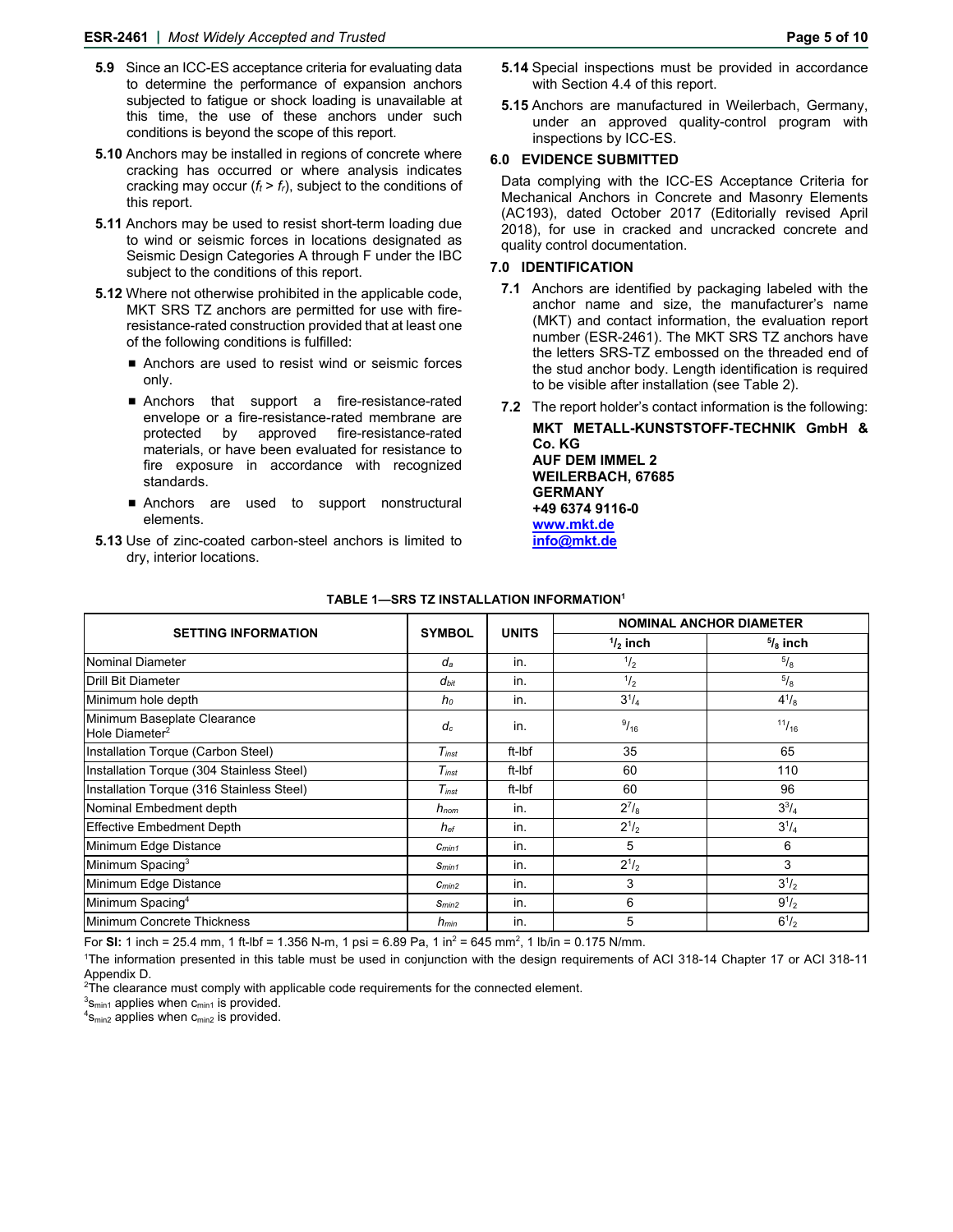

t=Thickness of base plate

## **FIGURE 1—MKT SRS TZ ANCHOR FIGURE 2—MKT SRS TZ ANCHOR (INSTALLED)**

# **TABLE 2—LENGTH IDENTIFICATION SYSTEM (CARBON STEEL AND STAINLESS STEEL ANCHORS)**

| <b>Length ID marking</b><br>lon stud | ⌒         |           |                       |           | ~         | н            |              |           | $\overline{ }$ |              | М             | N         | u            | D         | w         | R  |    |    |    | v  | W   |
|--------------------------------------|-----------|-----------|-----------------------|-----------|-----------|--------------|--------------|-----------|----------------|--------------|---------------|-----------|--------------|-----------|-----------|----|----|----|----|----|-----|
| Length of anchor<br>$min \ge (in.)$  | $2^{1/2}$ | ◠         | 2 <sup>1</sup><br>J12 | 4         | $4^{1/2}$ | h            | $5^{1}/_{2}$ | 6         | $6^{1/2}$      |              | $7^{1/2}$     | 8         | $8^{1}/_{2}$ | 9         | $9^{1/2}$ | 10 |    | 12 | 13 | 14 | 15. |
| Length of anchor<br>max < (in.)      | $\sim$    | $3^{1/2}$ |                       | $4^{1/2}$ | ∽         | $5^{1}/_{2}$ | 6            | $6^{1/2}$ |                | $7^{1}/_{2}$ | $\Omega$<br>Ő | $8^{1/2}$ | 9            | $9^{1/2}$ | 10        |    | 10 | 13 | 14 | 15 | 16  |





## **FIGURE 3—INTERPOLATION OF MINIMUM EDGE DISTANCE AND ANCHOR SPACING**

#### **TABLE 3—SRS TZ CHARACTERISTIC TENSION STRENGTH DESIGN INFORMATION1**

|                                                                               |                             |                             | <b>NOMINAL ANCHOR DIAMETER</b> |                          |  |  |
|-------------------------------------------------------------------------------|-----------------------------|-----------------------------|--------------------------------|--------------------------|--|--|
| <b>CHARACTERISTIC</b>                                                         | <b>SYMBOL</b>               | <b>UNITS</b>                | $1/2$ inch                     | $5/8$ inch               |  |  |
| <b>Anchor Category</b>                                                        | 1,2 or 3                    |                             | 1                              | 1                        |  |  |
| Nominal Embedment Depth                                                       | $h_{nom}$                   | in. $(mm)$                  | $2^{7}/_{8}$ (73)              | $3^{3}/_{4}$ (95)        |  |  |
| Steel Strength in Tension (ACI 318-14 17.4.1.1 or ACI 318-11 D.5.1)           |                             |                             |                                |                          |  |  |
| Specified Yield Strength (Carbon Steel)                                       | $f_{\mathsf{v} \mathsf{a}}$ | psi<br>(N/mm <sup>2</sup> ) | 75,420 (520)                   | 75,420 (520)             |  |  |
| Specified Yield Strength (Stainless Steel)                                    | $f_{\mathsf{v} \mathsf{a}}$ | psi<br>(N/mm <sup>2</sup> ) | 81,280 (560)                   | 81,280 (560)             |  |  |
| Specified Tensile Strength (Carbon Steel)                                     | $f_{uta}$                   | psi<br>(N/mm <sup>2</sup> ) | 94,275 (650)                   | 94,275 (650)             |  |  |
| Specified Tensile Strength (Stainless Steel)                                  | $f_{uta}$                   | psi<br>(N/mm <sup>2</sup> ) | 101,600 (700)                  | 101,600 (700)            |  |  |
| <b>Effective Tensile Stress Area</b>                                          | $A_{se}$                    | $in2$ (mm <sup>2</sup> )    | 0.0964(62)                     | $\overline{0.1419}$ (92) |  |  |
| Tension Resistance of Steel (SRS TZ Carbon Steel)                             | $N_{sa}$                    | Ibf(KN)                     | 9,080(40.4)                    | 13,375 (59.5)            |  |  |
| <b>Tension Resistance of Steel</b><br>(SRS TZ Stainless Steel) <sup>8</sup>   | $N_{sa}$                    | Ibf(KN)                     | 9,775 (43.5)                   | 14,405 (64.1)            |  |  |
| Strength Reduction Factor-Steel Failure <sup>2</sup>                          | $\phi$ sa                   | $\sim$                      | 0.75                           | 0.75                     |  |  |
| Concrete Breakout Strength in Tension (ACI 318-14 17.4.2 or ACI 318-11 D.5.2) |                             |                             |                                |                          |  |  |
| <b>Effective Embedment Depth</b>                                              | $h_{ef}$                    | in. $(mm)$                  | $2^{1/2}$ (64)                 | $3^{1}/_{4}$ (83)        |  |  |
| <b>Critical Edge Distance</b>                                                 | $C_{ac}$                    | in. $(mm)$                  | 8(203)                         | 9.75(248)                |  |  |
| Effectiveness Factor-Uncracked Concrete                                       | Kuncr                       | $\blacksquare$              | 24 (10)                        | 24 (10)                  |  |  |
| Effectiveness Factor-Cracked Concrete                                         | Kcr                         | $\blacksquare$              | 17(7)                          | 17(7)                    |  |  |
| <b>Modification Factor</b>                                                    | $\varphi_{c,N}$             | $\blacksquare$              | 1.0                            | 1.0                      |  |  |
| <b>Strength Reduction Factor-Concrete</b><br>Breakout Failure <sup>3</sup>    | $\phi$ cb                   |                             | 0.65                           | 0.65                     |  |  |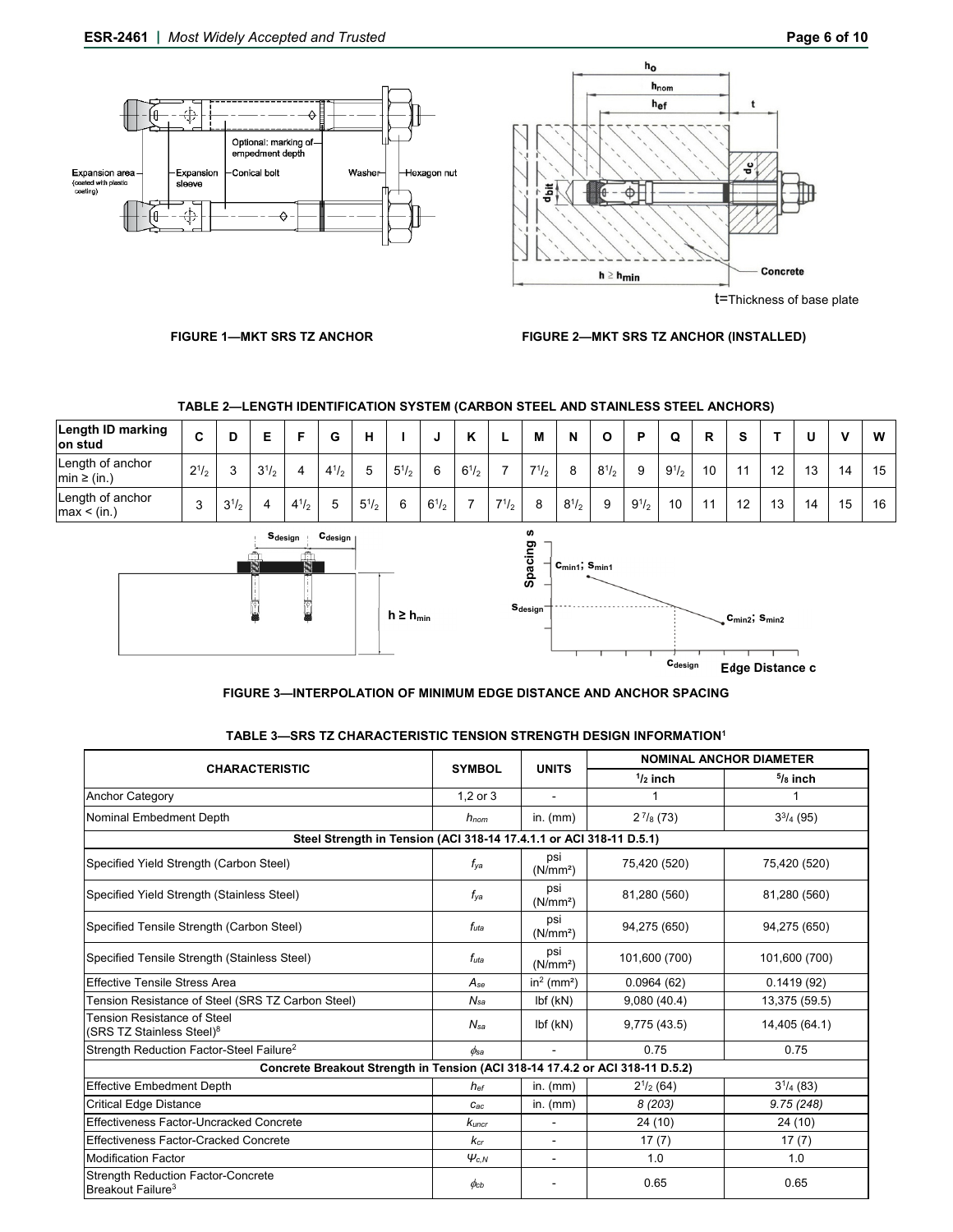| Pull-Out Strength in Tension (ACI 318-14 17.4.3 or ACI 318-11 D.5.3)                          |                      |                   |              |                 |  |  |  |  |  |
|-----------------------------------------------------------------------------------------------|----------------------|-------------------|--------------|-----------------|--|--|--|--|--|
| Pull-Out Resistance Cracked Concrete<br>$(f'_c = 2,500 \text{ psi})^{5.7}$                    | $N_{p,cr}$           | Ibf(KN)           | 2,810(12.5)  | NA <sup>4</sup> |  |  |  |  |  |
| Pull-Out Resistance Uncracked Concrete<br>$(f'_c = 2,500 \text{ psi})^{5.7}$                  | $N_{D.$ uncr         | Ibf(KN)           | 4,495 (20)   | NA <sup>4</sup> |  |  |  |  |  |
| Strength Reduction Factor-Pullout Failure <sup>6</sup>                                        | $\phi_{\mathcal{P}}$ |                   | 0.65         | 0.65            |  |  |  |  |  |
| Tension Strength for Seismic Applications (ACI 318-14 17.2.3.3 or ACI 318-11 D.3.3.3)         |                      |                   |              |                 |  |  |  |  |  |
| Tension Resistance of Single Anchor for<br>Seismic Loads ( $f'_c$ = 2,500 psi) <sup>5,7</sup> | $N_{p,eq}$           | Ibf(KN)           | 2,810(12.5)  | NA <sup>4</sup> |  |  |  |  |  |
| Strength Reduction Factor-Pullout Failure <sup>6</sup>                                        | $\phi_{\texttt{eq}}$ |                   | 0.65         | 0.65            |  |  |  |  |  |
| Axial Stiffness in Service Load Range                                                         |                      | lb/in.<br>(kN/mm) | 342,620 (60) | 342,620 (60)    |  |  |  |  |  |

For **Sl:** 1 inch = 25.4 mm, 1 ft-lbf = 1.356 N-m, 1 psi = 6.89 Pa, 1 in2 = 645 mm2, 1 lb/in = 0.175 N/mm.

1 The information presented in this table must be used in conjunction with the design requirements of ACI 318-14 Chapter 17 or ACI 318-11 Appendix D, as applicable.

2 The tabulated value of *sa* applies when the load combinations of Section 1605.2 of the IBC, ACI 318-14 Section 5.3 or ACI 318-11 Section 9.2, as applicable, are used. If the load combinations of ACI 318-11 Appendix C are used, the appropriate value of  $\phi_{\text{ss}}$  must be determined in accordance with ACI 318-11 D.4.4. The 1/<sub>2</sub>inch- and  $5/6$ -inch-diameter anchors are ductile steel elements as defined in ACI 318-14 2.3 or ACI 318-11 D.1, as applicable.

<sup>3</sup>The tabulated value of  $\phi_{bb}$  applies when the load combinations of Section 1605.2 of the IBC, ACI 318-14 Section 5.3 or ACI 318-11 Section 9.2, as applicable, are used and the requirements of ACI 318-14 17.3.3(c) or ACI 318-11 D.4.3(c) for Condition B, as applicable, are satisfied. For installations where complying supplementary reinforcement can be verified, the  $\phi_{\text{cb}}$  factors described in ACI 318-14 17.3.3 or ACI 318-11 D.4.3 for Condition A, as applicable, are allowed. If the load combinations of Section 1605.2 of the IBC ACI 318-14 Section 5.3 or ACI 318-11 Section 9.2, as applicable, are used and the requirements of ACI 318-14 17.3.3 or ACI 318-11 D.4.3 for Condition A, as applicable, are satisfied, the appropriate value of  $\phi_{\rm cb}$  must be determined in accordance with ACI 318-14 17.3.3(c) or ACI 318-11 D.4.3(c), as applicable. If the load combinations of ACI 318-11 Appendix C are used, the appropriate value of  $\phi_{cb}$  must be determined in accordance with ACI 318-11 D.4.4.

4As described in Section 4.1.4 and 4.1.8 of this report, N/A (Not Applicable) denotes that pullout resistance is not critical and does not need to be considered. <sup>5</sup>The characteristic pull-out resistance for greater concrete compressive strengths may be increased by multiplying the tabular value by

(*f'<sub>c</sub>* / 2,500)<sup>0.5</sup>. See Section 4.1.4 and 4.1.8 of this report.<br><sup>6</sup>The tabulated value of  $\phi_\mathrm{p}$  or  $\phi_\mathrm{eq}$  applies when the load combinations of Section 1605.2 of the IBC, ACI 318-14 Section 5.3 or ACI 318-11 Se applicable, are used and the requirements of ACI 318-14 17.3.3(c) or ACI 318-11 D.4.3(c) for Condition B are satisfied. Condition B applies where supplementary reinforcement is not provided or where pullout strength governs. For installations where complying supplementary reinforcement can be verified, the ¢factors<br>described in ACI 318-14 17.3.3 or ACI 318-11 D.4.3 for Condition appropriate value of  $\phi$  must be determined in accordance with ACI 318-11 D.4.4.<br><sup>7</sup>For all design cases, *Ψ<sub></sub> φ* = 1.0

#### **TABLE 4—SRS TZ CHARACTERISTIC SHEAR STRENGTH DESIGN INFORMATION1**

|                                                                                                       |                      |                          | <b>NOMINAL ANCHOR DIAMETER</b> |                      |  |  |
|-------------------------------------------------------------------------------------------------------|----------------------|--------------------------|--------------------------------|----------------------|--|--|
| <b>CHARACTERISTIC</b>                                                                                 | <b>SYMBOL</b>        | <b>UNITS</b>             | $\frac{1}{2}$ inch             | $5/8$ inch           |  |  |
| <b>Anchor Category</b>                                                                                | $1,2$ or $3$         |                          |                                |                      |  |  |
| Nominal Embedment Depth                                                                               | hnom                 | in.                      | $2^{7}/(873)$                  | $3^{3}/_{4}$ (95)    |  |  |
| Steel Strength in Shear (ACI 318-14 17.5.1 or ACI 318-11 D.6.1)                                       |                      |                          |                                |                      |  |  |
| Specified Yield Strength for Shear (Carbon Steel)                                                     | $f_{\mathsf{ya}}$    | psi (N/mm <sup>2</sup> ) | 69,620 (480)                   | 69,620 (480)         |  |  |
| Specified Yield Strength for Shear (Stainless Steel)                                                  | $f_{\rm{va}}$        | psi (N/mm <sup>2</sup> ) | 60,960 (420)                   | 75,470 (520)         |  |  |
| Specified Tensile Strength for Shear (Carbon Steel)                                                   | $f_{uta}$            | psi (N/mm <sup>2</sup> ) | 87,025 (600)                   | 87,025 (600)         |  |  |
| Specified Tensile Strength for Shear (Stainless Steel)                                                | $f_{uta}$            | psi (N/mm <sup>2</sup> ) | 75,470 (520)                   | 94,340 (650)         |  |  |
| <b>Effective Shear Stress Area</b>                                                                    | $A_{se,v}$           | $in2$ (mm <sup>2</sup> ) | 0.142(92)                      | 0.226(146)           |  |  |
| Shear Resistance of Steel (SRS TZ Carbon Steel)                                                       | $V_{sa}$             | Ibf(KN)                  | 7,420 (33)                     | 11,015 (49)          |  |  |
| Shear Resistance of Steel (SRS TZ Stainless Steel)                                                    | $V_{sa}$             | Ibf(KN)                  | 6,430 (28.6)                   | 12,790 (56.9)        |  |  |
| Strength Reduction Factor-Steel Failure <sup>2</sup>                                                  | $\phi_{\texttt{sa}}$ |                          | 0.65                           | 0.65                 |  |  |
| Concrete Breakout Strength in Shear (ACI 318-14 17.5.2 or ACI 318-11 D.6.2)                           |                      |                          |                                |                      |  |  |
| <b>Nominal Diameter</b>                                                                               | $d_a$                | in.(mm)                  | $\frac{1}{2}$ (12.7)           | $\frac{5}{8}$ (15.9) |  |  |
| Load Bearing Length of Anchor in Shear                                                                | le                   | in. $(mm)$               | $2^{1/2}$ (64)                 | $3^{1}/_{4}$ (83)    |  |  |
| Strength Reduction Factor-Concrete Breakout Failure <sup>3</sup>                                      | $\phi_{cb}$          |                          | 0.7                            | 0.7                  |  |  |
| Concrete Pryout Strength in Shear (ACI 318-14 17.5.3 or ACI 318-11 D.6.3)                             |                      |                          |                                |                      |  |  |
| Coefficient for Pryout Strength                                                                       | $K_{CD}$             |                          | $\overline{2}$                 | 2                    |  |  |
| Strength Reduction Factor-Concrete Pryout Failure <sup>4</sup>                                        | $\phi_{\text{CD}}$   |                          | 0.7                            | 0.7                  |  |  |
| Shear Strength for Seismic Applications (ACI 318-14 17.2.3.3 or ACI 318-11 D.3.3.3)                   |                      |                          |                                |                      |  |  |
| Shear Resistance of Single Anchor for Seismic Loads ( $f_c$ = 2,500 psi)<br>(SRS TZ Carbon Steel)     | $V_{sa,ea}$          | Ibf(KN)                  | 5,170 (23)                     | 7,645 (34)           |  |  |
| Shear Resistance of Single Anchor for Seismic Loads ( $f_c' = 2,500$ psi)<br>(SRS TZ Stainless Steel) | $V_{sa,ea}$          | Ibf(KN)                  | 4,500 (20)                     | 8,950 (39.8)         |  |  |
| <b>Strength Reduction Factor-Steel Failure</b>                                                        | $\phi$ eq            |                          | 0.65                           | 0.65                 |  |  |

For **Sl:** 1 inch = 25.4 mm, 1 ft-lbf = 1.356 N-m, 1 psi = 6.89 Pa, 1 in2 = 645 mm2, 1 lb/in = 0.175 N/mm.

1The information presented in this table must be used in conjunction with the design criteria of ACI 318-14 Chapter 17 or ACI 318-11 Appendix D, as applicable. <sup>2</sup>The tabulated value of  $\phi_{\text{sa}}$  applies when the load combinations of Section 1605.2 of the IBC, ACI 318-14 Section 5.3 or ACI 318-11 Section 9.2, as applicable, are used and the requirements of ACI 318-14 17.3.3(c) or ACI 318-11 D.4.3(c) for Condition B, as applicable, are satisfied. If the load combinations of ACI 318-11 Appendix C are used, the appropriate value of  $\phi_{\rm sa}$  must be determined in accordance with ACI 318-11 D.4.4. The 1/<sub>2</sub> inch and <sup>5</sup>/<sub>8</sub> inch diameter anchors are ductile steel elements as defined in ACI 318-14 2.3 or ACI 318-11 D.1.1, as applicable.<br><sup>3</sup>The tabulated value of <sub>¢eb</sub> applies when the load combinations of Section 1605.2 of the IBC, ACI 318-14 Section 5.3 or ACI 318-11 Section

used and the requirements of ACI 318-14 17.3.3(c) or ACI 318-11 D.4.3(c) for Condition B, as applicable, are satisfied. Condition B applies where supplementary reinforcement is not provided or where pryout strength governs. For installations where complying supplementary reinforcement can be verified, the  $\phi$  factors described in ACI 318 17.3.3 or ACI 318 D.4.3 for Condition A, as applicable, are allowed. If the load combinations of Section 1605.2 of the IBC, ACI 318-14 Section 5.3 or ACI-11 318 Section 9.2, as applicable, are used and the requirements of ACI 318-14 17.3.3 or ACI 318-11 D.4.3 for Condition A, as applicable, are satisfied,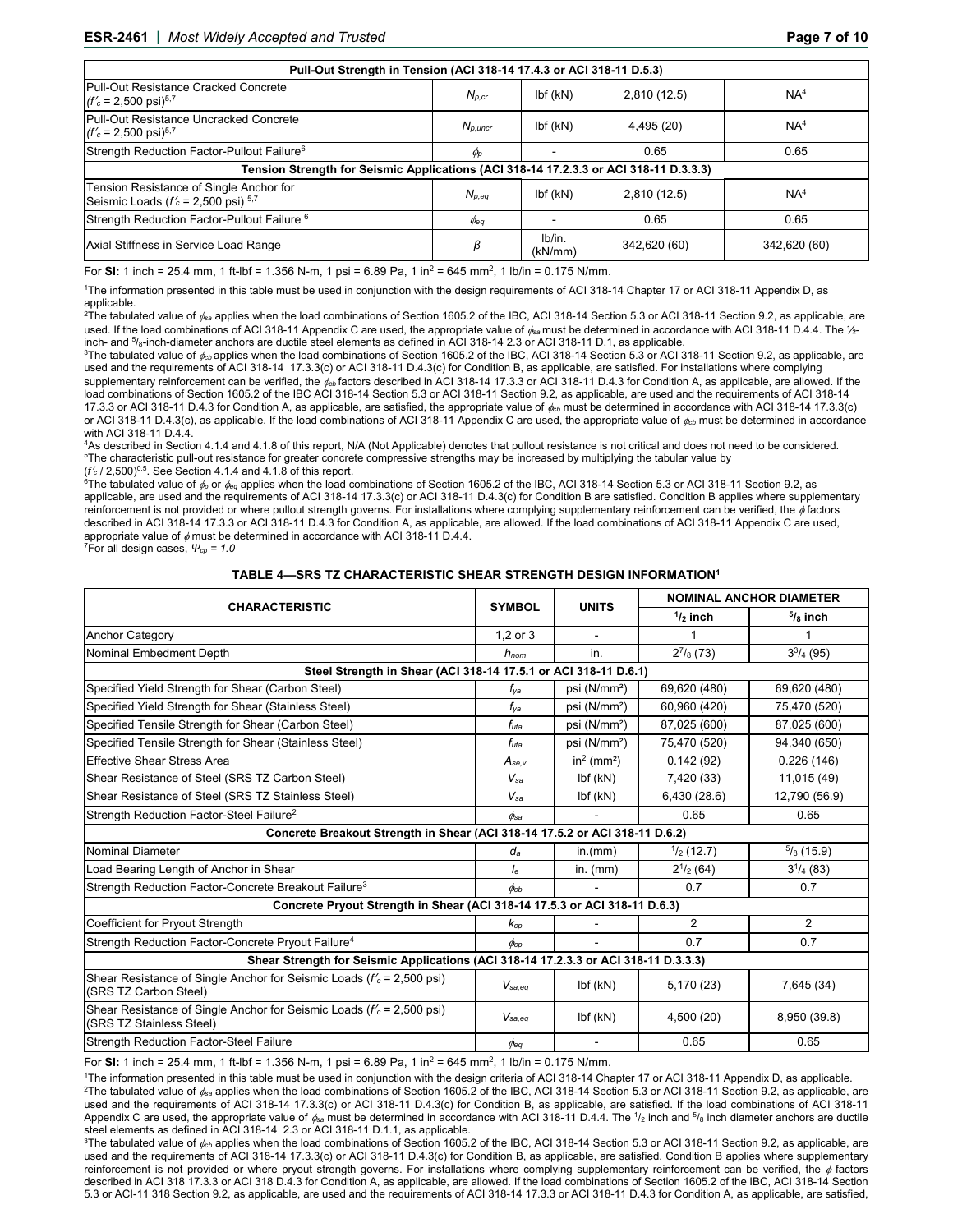# **ESR-2461 |** *Most Widely Accepted and Trusted* **Page 8 of 10**

the appropriate value of  $\phi$  must be determined in accordance with ACI 318-14 17.3.3(c) or ACI 318 D.4.3(c), as applicable. If the load combinations of ACI 318-11 Appendix C are used, the appropriate value of ømust be determined in accordance with ACI 318-11 D.4.4.<br><sup>4</sup>The tabulated value of <sub>¢c</sub>, applies when the load combinations of Section 1605.2.of the IBC, ACI 318-14 Section 5.

and the requirements of ACI 318-14 17.3.3(c) or ACI 318-11 D.4.3(c) for Condition B, as applicable, are satisfied. Condition B applies where supplementary reinforcement is not provided or where pryout strength governs. For installations where complying supplementary reinforcement can be verified, the  $\phi$  factors described in ACI 318 17.3.3 or ACI 318-11 D.4.3 for Condition A, as applicable, are allowed. If the load combinations of ACI 318-11 Appendix C are used, the appropriate value of  $\phi$  must be determined in accordance with ACI 318-11 D.4.4.

**TABLE 5—SRS TZ CARBON STEEL CHARACTERISTIC TENSION AND SHEAR STRENGTH DESIGN INFORMATION**  FOR THE SOFFIT OF CONCRETE-FILLED PROFILE STEEL DECK ASSEMBLIES<sup>1,2,6</sup>

| <b>CHARACTERISTIC</b>                               | <b>SYMBOL</b>       | <b>UNITS</b> | <b>NOMINAL ANCHOR DIAMETER</b> |              |  |  |
|-----------------------------------------------------|---------------------|--------------|--------------------------------|--------------|--|--|
|                                                     |                     |              | $1/2$ inch                     | $5/8$ inch   |  |  |
| Nominal Embedment Depth                             | $h_{nom}$           | in.          | $2^{7}/_{8}$                   | $3^{3}/_{4}$ |  |  |
| Effective Embedment Depth                           | $h_{\text{\it ef}}$ | in.          | $2^{1/2}$                      | $3^{1/4}$    |  |  |
| <b>Installation Torque</b>                          | $T_{inst}$          | ft-Ibf       | 35                             | 65           |  |  |
| Pull-Out Resistance Cracked Concrete <sup>3</sup>   | $N_{p, deck, cr}$   | Ibf          | 1.460                          | 2,730        |  |  |
| Pull-Out Resistance Uncracked Concrete <sup>4</sup> | $N_{p, deck, uncr}$ | Ibf          | 2,335                          | 3,855        |  |  |
| Steel Strength in Shear <sup>5</sup>                | $V_{sa,deck}$       | Ibf          | 2,785                          | 4,410        |  |  |
| Steel Strength in Shear, Seismic <sup>5</sup>       | $V_{sa,deck,eq}$    | lbf          | 1.940                          | 3,060        |  |  |
| <b>Strength Reduction factor</b>                    | m                   |              | 0.65                           | 0.65         |  |  |

For **Sl:** 1 inch = 25.4mm, 1 ft-lbf = 1.356 N-m, 1 lbf = 4.45 N.

<sup>1</sup>Installation must comply with Section 4.3 and Figure 4. Except as specifically noted, all installations must be into the lower flute of the deck.<br><sup>2</sup>Profile steel deck must comply with Figure 4 and have a minimum base s

 $3$ The values must be used in accordance with Section 4.1.4 and 4.1.8.1 of this report.  $4$ The values must be used in accordance with Section 4.1.4 of this report.

<sup>5</sup>The values must be used in accordance with Section 4.1.5 and 4.1.8.2 of this report.

<sup>6</sup>The minimum anchor spacing along the flute must be the greater of 3.0h<sub>ef</sub> or 1.5 times the flute width.



## **FIGURE 4—INSTALLATION IN THE SOFFIT OF CONCRETE OVER PROFILE STEEL DECK FLOOR AND ROOF ASSEMBLIES1**

1Anchors may be placed in the upper flute or lower flute of the steel deck profiles in accordance with Figure 3 provided the minimum hole clearance is satisfied. Anchors in the lower flute of Figure 4 profiles may be installed with a maximum 1-inch offset in either direction from the center of the flute. The offset distance may be increased proportionally for profiles with lower flute widths greater than those shown provided the minimum lower flute edge distance is also satisfied.

#### **TABLE 6—EXAMPLE ALLOWABLE STRESS DESIGN VALUES FOR ILLUSTRATIVE PURPOSES 1,2,3,4,5,6,7,8**

| <b>Nominal Anchor</b><br>Diameter,<br>αo<br>(in.) | <b>Embedment</b><br>Depth, h <sub>nom</sub><br>(in.) | <b>Effective</b><br><b>Embedment</b><br>Depth, hef<br>(in.) | Allowable Tension Load,<br>φ $N_n/\alpha$<br>(pounds) |  |  |
|---------------------------------------------------|------------------------------------------------------|-------------------------------------------------------------|-------------------------------------------------------|--|--|
|                                                   | $2^7$ /8                                             | $2^{1/2}$                                                   | 1,975                                                 |  |  |
| -18                                               | $3^{3}/_{4}$                                         | $3^{1}/4$                                                   | 3,085                                                 |  |  |

For **Sl:** 1 inch = 25.4 mm, ft-lbf = 1.356 N-m, 1 lbf = 4.45 N.

1 Single anchor with static tension load only.

<sup>2</sup>Concrete determined to remain uncracked for the life of the anchorage.

<sup>3</sup>Load combination 5.3.1b of ACI 318-14 Section 5.3 or 9-2 of ACI 318-11 Section 9.2, as applicable, (no seismic loading) with φ<sub>8a</sub> = 0.75, φ<sub>b</sub> = 0.65, and φ<sub>p</sub> = 0.65.<br><sup>4</sup> 30% dead load and 70 % live load. Controlli

 $7 h \geq h_{min}$ 

*8* Values are for Condition B where supplementary reinforcement in accordance with ACI 318-14 17.3.3 or ACI 318-11 D.4.3, as applicable,is not provided.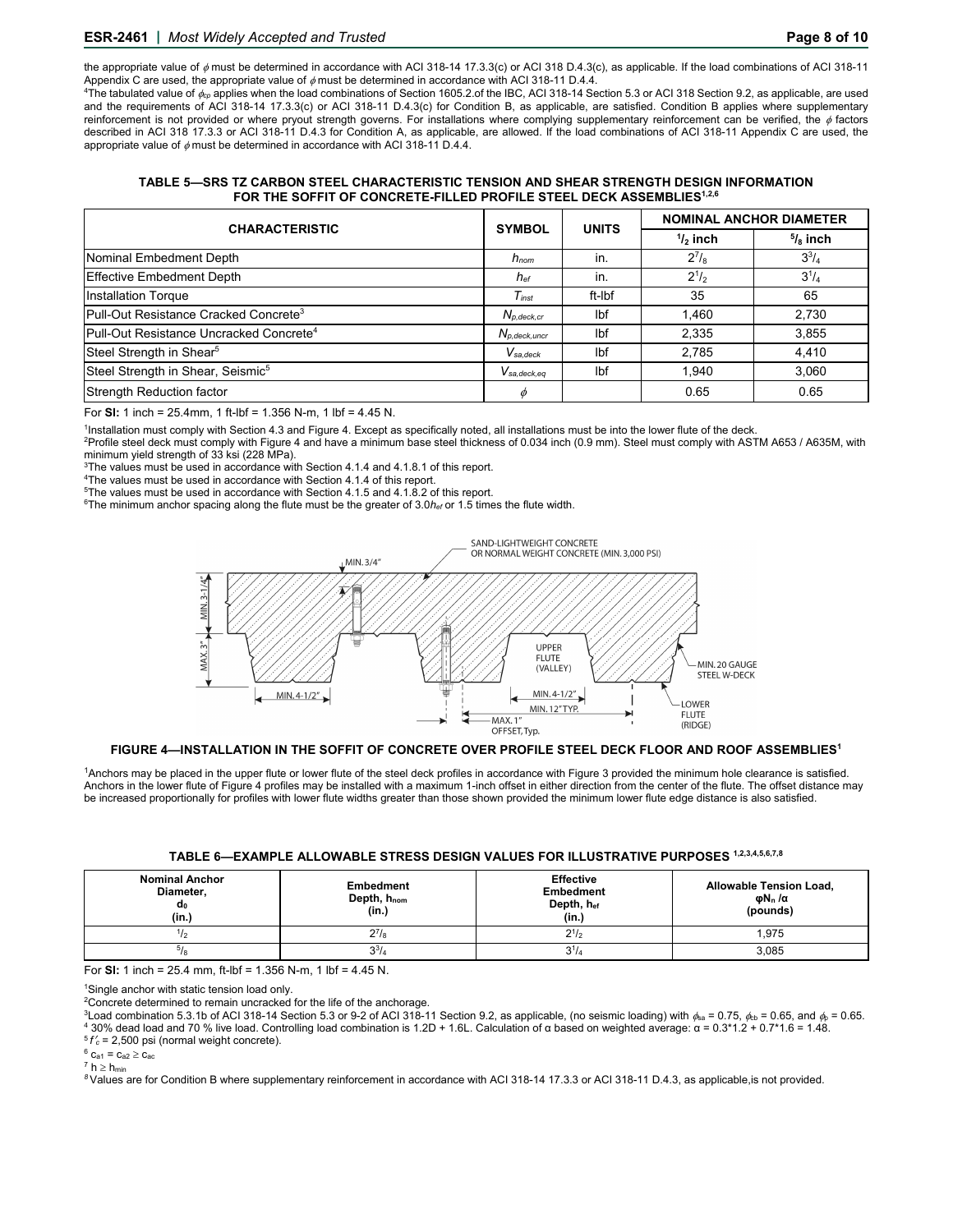|    | Determine if two $\frac{1}{2}$ inch diameter SRS TZ carbon steel anchors with an<br>effective embedment depth $h_{ef} = 2^{1/2}$ inches installed 6 inches from center<br>to center and 3 inches from the edge of a 6 inch deep slab is adequate<br>for a service tension load of 2,000 lb. for wind and a reversible service<br>shear load of 400 lb. for wind (no seismic loads). The anchor group will<br>be in the tension zone, away from other anchors in $f_c = 3,000$ psi normal<br>- weight (cracked) concrete. |                                         |                | - A | $^{\circledR}$<br>◉<br>$c = 3"$<br>$s = 6"$<br>$^\ast$                                                  | $h=6'$<br>$N_{na}$<br>$V_{na}$<br>$A - A$                             |                |
|----|--------------------------------------------------------------------------------------------------------------------------------------------------------------------------------------------------------------------------------------------------------------------------------------------------------------------------------------------------------------------------------------------------------------------------------------------------------------------------------------------------------------------------|-----------------------------------------|----------------|-----|---------------------------------------------------------------------------------------------------------|-----------------------------------------------------------------------|----------------|
|    |                                                                                                                                                                                                                                                                                                                                                                                                                                                                                                                          | ACI 318-14<br>(ACI 318-11)<br>Code Ref. | Report<br>Ref. |     |                                                                                                         | ACI 318-14<br>(ACI 318-11)<br>Code Ref.                               | Report<br>Ref. |
| 1. | Verify minimum Member Thickness, Spacing and Edge Distance:                                                                                                                                                                                                                                                                                                                                                                                                                                                              |                                         |                |     | $\frac{A_{\text{Nc}}}{A_{\text{Nco}}}$<br>calculating for                                               |                                                                       |                |
|    | $h = 6$ in. $\ge h_{min} = 5$ in. o.k.                                                                                                                                                                                                                                                                                                                                                                                                                                                                                   |                                         | Table 1        |     | $A_{Nco} = 9h_{\text{ef}}^2 = 9(2.5)^2 = 56.25 \text{ ln.}^2$                                           | Eq. 17.4.2.1c                                                         |                |
|    | $s = 6$ in. $\ge s_{min} = 6$ in. o.k.                                                                                                                                                                                                                                                                                                                                                                                                                                                                                   |                                         | Table 1        |     |                                                                                                         | $(Eq. (D-5))$                                                         |                |
|    | $c_{a, min} = 3$ in. $\ge c_{min} = 3$ in. o.k.                                                                                                                                                                                                                                                                                                                                                                                                                                                                          |                                         | Table 1        |     |                                                                                                         | Fig. R17.4.2.1b                                                       |                |
| 2. | Determine the Factored Tension and Shear Design Loads:                                                                                                                                                                                                                                                                                                                                                                                                                                                                   |                                         |                |     | $\frac{A_{\text{Nc}}}{A_{\text{Nco}}} = \frac{91.1}{56.25} = 1.62$                                      | (Fig. RD.5.2.1 b)                                                     |                |
|    | $V_{ua}$ = 1.6 W = 1.6 x 400 = 640 lb.                                                                                                                                                                                                                                                                                                                                                                                                                                                                                   |                                         |                |     | Calculating for $N_b$ and $N_{cba}$ .                                                                   |                                                                       |                |
|    |                                                                                                                                                                                                                                                                                                                                                                                                                                                                                                                          |                                         |                |     | $N_h = 17 \times 1.0x \sqrt{3,000} \times (2.5)^{1.5} = 3,681$ lb.                                      |                                                                       |                |
| 3. | Steel Capacity under Tension                                                                                                                                                                                                                                                                                                                                                                                                                                                                                             | 17.4.1(D.5.1)                           |                |     | $\lambda$ = 1.0 for normal weight concrete                                                              |                                                                       |                |
|    | Loading:                                                                                                                                                                                                                                                                                                                                                                                                                                                                                                                 |                                         |                |     | $N_{cbq} = 1.62 \times 1.0 \times 0.94 \times 1.0 \times 1.0 \times 3,681 = 5,605$ lb.                  |                                                                       |                |
|    | $N_{sa} = 9,080$                                                                                                                                                                                                                                                                                                                                                                                                                                                                                                         |                                         | Table 3        |     | $\phi$ = 0.65 for Condition B                                                                           |                                                                       |                |
|    | $\phi$ = 0.75                                                                                                                                                                                                                                                                                                                                                                                                                                                                                                            |                                         | Table 3        |     | (no supplementary reinforcement provided)                                                               |                                                                       | Table 3        |
|    |                                                                                                                                                                                                                                                                                                                                                                                                                                                                                                                          |                                         |                |     | $\Phi N_{cb} = 0.65 \times 5,605 = 3,643$ lb.                                                           |                                                                       |                |
|    | $n = 2$ (double anchor group)                                                                                                                                                                                                                                                                                                                                                                                                                                                                                            |                                         |                |     |                                                                                                         |                                                                       |                |
|    | Calculating for $\Phi$ N <sub>sa</sub> :                                                                                                                                                                                                                                                                                                                                                                                                                                                                                 |                                         |                | 5.  | <b>Pullout Capacity</b>                                                                                 | 17.4.3 (D.5.3)                                                        |                |
|    | $\phi$ N <sub>sa</sub> = 0.75 x 2 x 9,080 = 13,620 lb.                                                                                                                                                                                                                                                                                                                                                                                                                                                                   |                                         |                |     | $N_{pn, cr}$ = 2 × 1.0 x 2,810 $\times \left(\frac{3,000}{2,500}\right)^{0.5}$ = 6,156 lb.              |                                                                       | Table 3        |
| 4. | Concrete Breakout Capacity under Tension Loading                                                                                                                                                                                                                                                                                                                                                                                                                                                                         | 17.4.2 (D.5.2)                          |                |     | $\phi$ = 0.65                                                                                           |                                                                       | Table 3        |
|    | $N_{\text{cbg}} = \hspace{-1em} \frac{A_{\text{Nc}}}{A_{\text{Nto}}} \Psi_{\text{ec,N}} \Psi_{\text{ed,N}} \Psi_{\text{c,N}} \Psi_{\text{cp,N}} N_{\text{b}}$                                                                                                                                                                                                                                                                                                                                                            | Eq.17.4.2.1b<br>$(Eq.(D-4))$            |                |     | $\phi$ N <sub>pn, cr</sub> = 0.65 x 6,156 = 4,002 lb.                                                   |                                                                       |                |
|    | where:                                                                                                                                                                                                                                                                                                                                                                                                                                                                                                                   |                                         |                | 6.  | Check all Failure Modes under Tension Loading:                                                          |                                                                       |                |
|    | $N_b = k_c \lambda \sqrt{f'_c} h_{ef}^{1.5}$                                                                                                                                                                                                                                                                                                                                                                                                                                                                             | Eq.17.4.2.2a<br>(Eq.(D-6))              |                |     |                                                                                                         | 17.3.1.1<br>(D.4.1.1)                                                 |                |
|    | $\Psi_{\text{ec,N}}$ = 1.0 since eccentrically e' <sub>N</sub> = 0                                                                                                                                                                                                                                                                                                                                                                                                                                                       | Eq.17.4.2.4<br>(Eq.(D-8))               |                |     | Summary:                                                                                                |                                                                       |                |
|    | $\Psi_{\text{ed,N}} = 0.7 + 0.3 \frac{C_{\text{a,min}}}{1.5 h_{\text{of}}}$ when $C_{\text{a,min}} \le 1.5 h_{\text{of}}$                                                                                                                                                                                                                                                                                                                                                                                                | Eq. 17.4.2.5b<br>$(Eq.(D-10))$          |                |     | <b>Steel Capacity</b><br>Concrete Breakout Capacity<br><b>Pullout Capacity</b>                          | $= 13,620$ lb<br>$= 3,643$ lb. $\leftarrow$ Controls<br>$= 4.002$ lb. |                |
|    | by observation $c_{a,min} = 3 < 1.5 h_{ef} = 3.75$<br>in.                                                                                                                                                                                                                                                                                                                                                                                                                                                                |                                         |                |     |                                                                                                         |                                                                       |                |
|    | $\Psi_{\text{ed,N}} = 0.7 + 0.3 \frac{(3)}{1.5(2.5)} = 0.94$                                                                                                                                                                                                                                                                                                                                                                                                                                                             |                                         |                |     | $\Phi$ N <sub>n</sub> = 3,643 lb. as Concrete Breakout Capacity controls<br>$> N_{ua} = 3,200$ lb. - OK |                                                                       |                |
|    | $\Psi_{c,N}$ = 1.0 assuming cracking at<br>service loads $(f_t > f_r)$                                                                                                                                                                                                                                                                                                                                                                                                                                                   | 17.4.2.6<br>(D.5.2.6)                   |                | 7.  | Steel Capacity under Shear Loading:                                                                     | 17.5.1(D.6.1)                                                         |                |
|    | $\Psi_{cp,N}$ = 1.0 designed for cracked                                                                                                                                                                                                                                                                                                                                                                                                                                                                                 | 17.4.2.7                                |                |     | Calculating for $\Phi V_{sa}$ :<br>$V_{sa}$ = 2 x 7,420 = 14,840 lb.                                    |                                                                       |                |
|    | concrete                                                                                                                                                                                                                                                                                                                                                                                                                                                                                                                 | (D.5.2.7)                               |                |     | $\phi$ = 0.65                                                                                           |                                                                       |                |
|    |                                                                                                                                                                                                                                                                                                                                                                                                                                                                                                                          |                                         |                |     | $\Phi = 0.65$                                                                                           |                                                                       | Table 4        |

**FIGURE 5—SRS TZ EXAMPLE CALCULATION** 

 $\phi$ V<sub>sa</sub> = 0.65 x 14,840 = 9,646 lb. Table 4